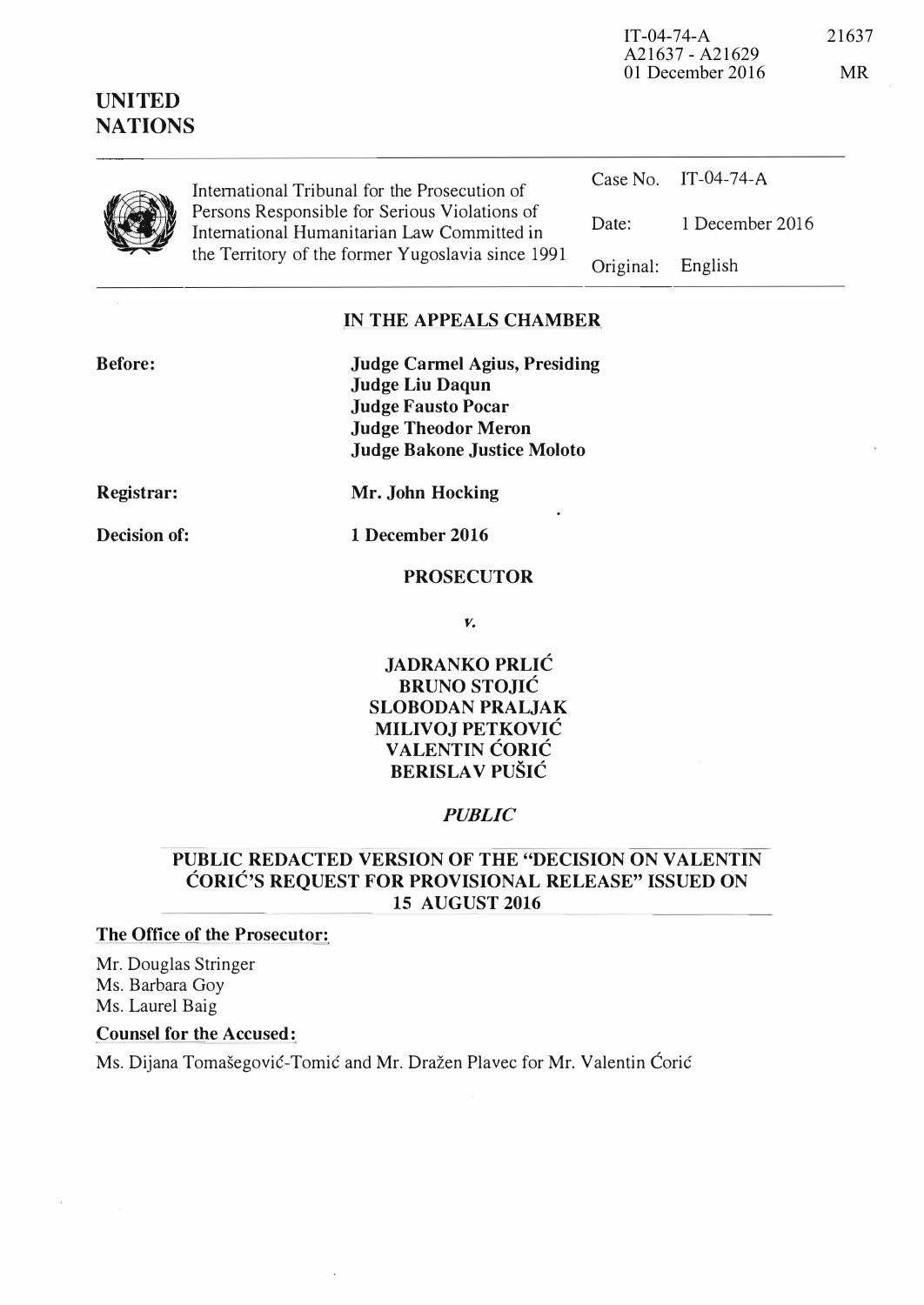THE APPEALS CHAMBER of the International Tribunal for the Prosecution of Persons Responsible for Serious Violations of International Humanitarian Law of the former Yugoslavia since 1991 ("Appeals Chamber" and "Tribunal",

RECALLING that, on 29 May 2013, Trial Chamber III of the Tribunal convicted Ćorić of 22 counts of war crimes and crimes against humanity and sentenced him to 16 years of  $imprisomment;$ <sup>1</sup>

BEING SEISED of "Valentin Coric's Request for Provisional Release", filed confidentially and ex parte with a confidential and ex parte annex by Valentin Coric ("Coric") on 12 May 2016 ("Motion"), in which Coric requests to be provisionally released "during the upcoming period, the Appeals [sic] Judgement";<sup>2</sup>

**NOTING** that, in support of his request, Coric submits that "special circumstances" warrant his provisional relèase, namely that he has spent a significant amount of time in custody exceedir of his sentence and that this determination should include the periods that he spent on provisional release, which qualify as periods of detention; $3$ 

**NOTING** that Coric further asserts that: (i) the judicial proceedings (ii) the appellate proceedings against him will last for at least the appeal judgement is rendered, he will have been in custody for a period much longer than of his sentence;<sup>3</sup> and (iii) he has always exhibited good behaviour while in detention, has complied with all terms of prior custodial release, and returned voluntarily to the United Nations Unit ("UNDU"); $<sup>6</sup>$ </sup>

NOTING that Coric argues that he is not a flight risk and he will not pose a danger to any victim, witness, or other person if provisionally released;<sup>7</sup>

NOTING the "Prosecution Response to Valentin Ćorić's Request for Provisional Release" filed confidentially and ex parte by the Office of the Prosecutor ("Prosecution") on 23 May 2016 ("Response"), in which the Prosecution opposes the Motion on the basis, *inter alia*, that Corić to establish special circumstances warranting provisional release because he has not

- <sup>5</sup>Motion, para. 30. See also Motion, para. 4.
- $6$  Motion, para. 31. See also Motion, paras 4, 6, 8.

<sup>&#</sup>x27; Prosecutor v. Jadranko Prlić et al., Case No. IT-04-74-T, Judgement, 6 June 2014 (French original filed on 29 May 2013), Vol. 4, p. 431.

 $2$  Motion, p. 2. See also Motion, paras 2-3, 23, 32-34, p. 10.

<sup>&</sup>lt;sup>3</sup> Motion, paras 23-28. See also Motion, paras 1, 5.

<sup>&</sup>lt;sup>4</sup> Motion, para. 29.

 $<sup>7</sup>$  Motion, paras 11-22. See also Motion, para. 7.</sup>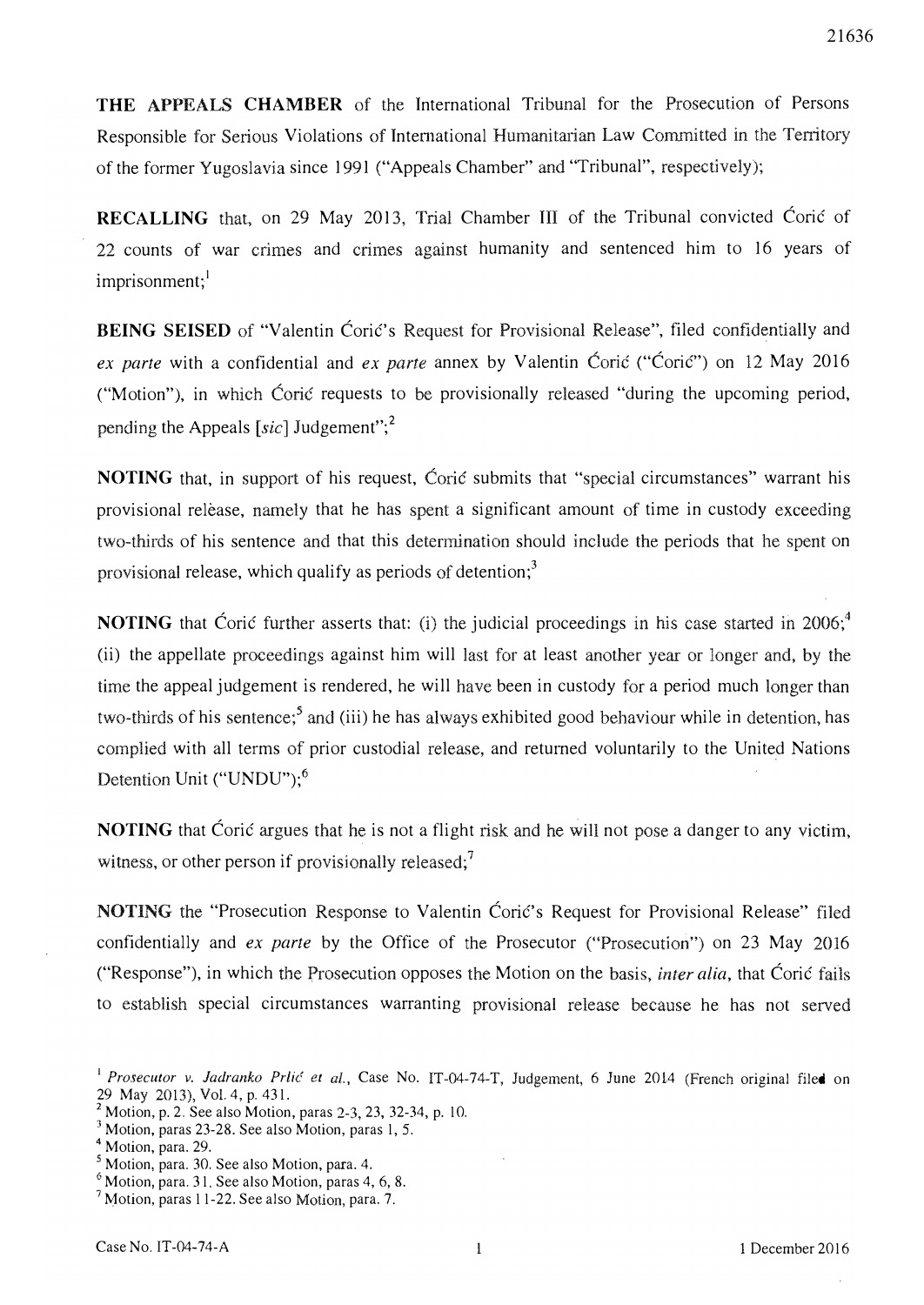two-thirds but only 52% of his sentence at the time of the filing of his Motion  $\delta$  and that the on provisional release cannot be considered as

 $[REDACTED]$ ,  $[0]$   $[REDACTED]$ ;  $[1]$ 

**NOTING** that Coric did not file a reply;

**NOTING** the guarantees provided by the Government of  $C$ roatia<sup>12</sup> and the correspondence received from The Netherlands: $^{13}$ 

RECALLING that, pursuant to Rule 65(I) of the Tribunal's Rules of Procedure and Evidence ("Rules"), the Appeals Chamber may grant provisional release to convicted persons pending an appeal or for a fixed period, if it is satisfied that: (i) the appellant, if released, will either appear at the hearing of the appeal or will surrender into detention at the conclusion of the fixed period, as the case may be; (ii) the appellant, if released, will not pose a danger to any victim, witness, or other person; and (iii) special circumstances exist warranting such release;

**RECALLING** that the requirements under Rule  $65(I)$  of the Rules must be considered an applicant satisfies these requirements is to be determined on a balance of probabilities, and the fact that an individual has already been sentenced is a matter to be taken into account by the Appeals Chamber when balancing the probabilities";  $^{14}$ 

RECALLING that, while detention for a substantial period of time may amount to a special circumstance within the meaning of Rule  $65(I)(iii)$  of the Rules, a determination must be made on a case-by-case basis;<sup>15</sup>

RECALLING the "Decision on Valentin Corić's Motion Seeking Provisional Release" issued confidentially and ex parte by the Appeals Chamber on 12 March 2015 ("Decision of 12 March 2015"), in which it dismissed a similar motion filed by Coric contending, *inter alia*, that

 $8$ Response, paras 1-3, 6.

Response, para. 4. See also Response, para. 1. The Prosecution also contends that Ćorić has failed to establish that, if released, he would surrender into detention at the end of the release period. It further argues that flight risk is greater after a sentence of sixteen years of imprisonment has been imposed than during trial, especially when a prosecution sentencing appeal is pending. See Response, paras 1, 5-6.

<sup>&</sup>lt;sup>10</sup> [REDACTED].

<sup>11</sup> [REDACTED].

<sup>&</sup>lt;sup>12</sup> Motion, Annex A.

<sup>&</sup>lt;sup>13</sup> Correspondence from the Ministry of Foreign Affairs of the Kingdom of the Netherlands, "Protocol Department DKP-2016/462", 23 May 2016 (confidential and  $ex$  parte).

<sup>&</sup>lt;sup>14</sup> See, e.g., Decision on Jadranko Prlić's Renewed Request for Provisional Release on Compassionate Grounds, 10 May 2016 (confidential) ("Decision of 10 May 2016"), p. 2; Decision on Jadranko Prlić's Reques Release on Compassionate Grounds, 6 April 2016 (confidential) ("Decision of 6 April 2016"), p. 2.

 $\degree$  See, e.g., Decision on Valentin Coric's Motion Seeking Provisional Release Until Translation of the 19 December 2013 (confidential and *ex parte*), p. 2 and references cited therein.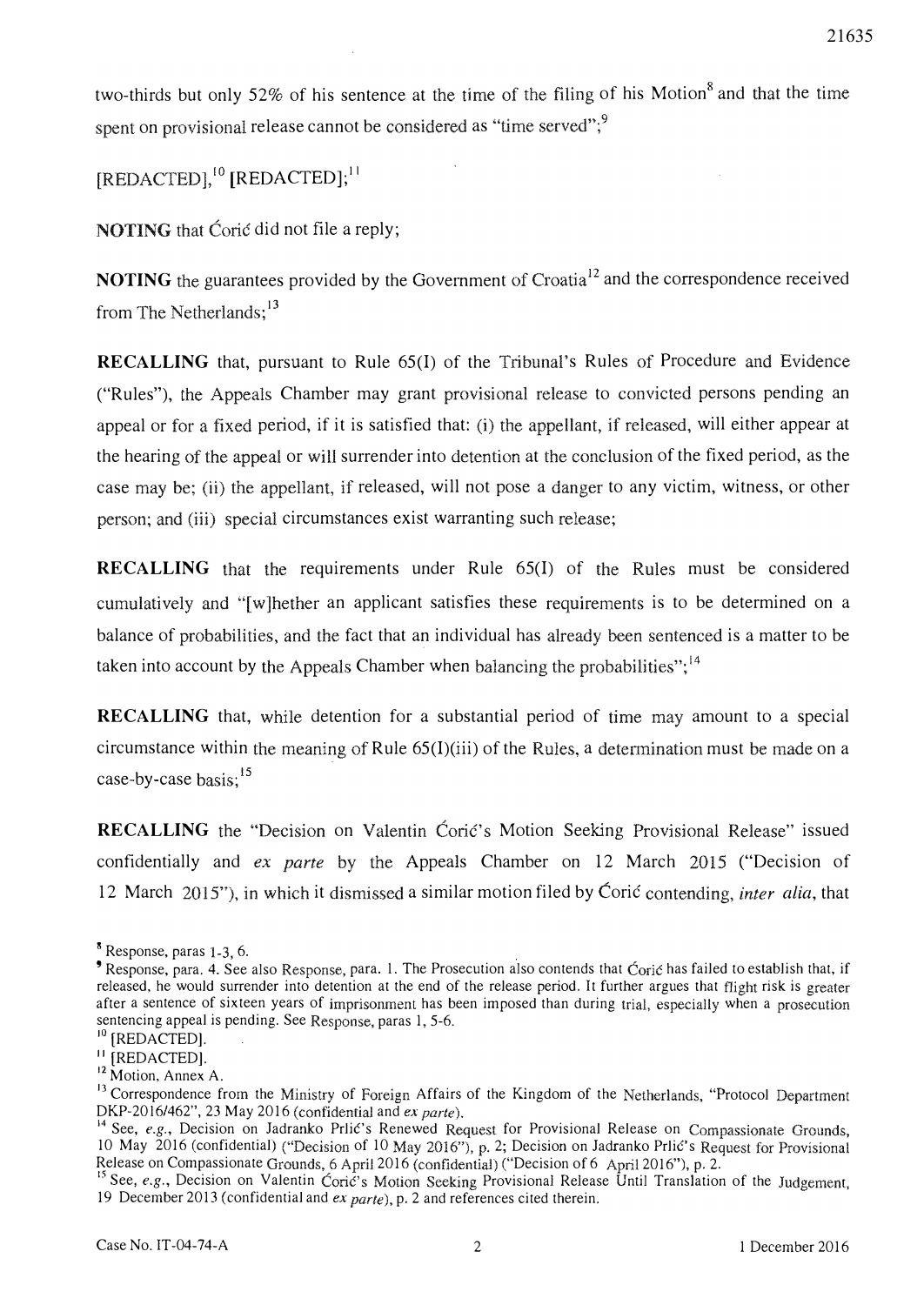the periods he spent on provisional release should be included in the computation of his time served;<sup>16</sup>

CONSIDERING, Judge Pocar partially dissenting, that by renewing his request for provisional release under the present circumstances, Coric is in effect seeking a reconsideration of the Decision March 2015 without showing a clear error of reasoning or that particular circumstances, which can be new facts or new arguments, justify its reconsideration to prevent an injustice regard: $17$ 

**CONSIDERING**, Judge Pocar partially dissenting, that the passage of 17 months since the issuance of the Decision of 12 March 2015 does not constitute a material change in the factors considered the Appeals Chamber in the decision thereof because, excluding the time spent on provisional release. Coric's period of detention at the UNDU is still shorter than two-thirds of his 16 year sentence, <sup>18</sup> which the Appeals Chamber found in the past to be "sufficiently substantial to constitute a special circumstance warranting" provisional release, under certain conditions; <sup>19</sup>

FINDING, therefore, that Coric has failed to demonstrate the existence of special circumstances required by Rule  $65(I)(iii)$  of the Rules;

**CONSIDERING** that as the requirements of Rule  $65(I)$  of the Rules are cumulative, there is no need to consider whether the requirements of Rules  $65(I)(i)$  and (ii) of the Rules are met;<sup>20</sup>

## FOR THE FOREGOING REASONS,

HEREBY DENIES, Judge Pocar partially dissenting, the Motion in its entirety.

Judge Pocar appends a partially dissenting opinion.

 $16$  Decision of 12 March 2015, para. 11. See also Decision of 12 March 2015, para. 4.

<sup>&</sup>lt;sup>17</sup> See Decision on Prosecution Urgent Motion for Reconsideration and Stay of Decision on Petković's Motion for Provisional Release, 21 September 2015 (confidential and ex parte), p. 2; Prosecutor v. Mico Stanišic and Stojan Župljanin, Case No. IT-08-91-A, Decision on Mićo Stanišić's Motion Seeking Reconsideration of Decision on Stanišić's Motion for Declaration of Mistrial and Župljanin's Motion to Vacate Trial Judgement, 24 July 2014, para. 11. Cf. Prosecutor v. Vujadin Popović et al., Case No. IT-05-88-A, Decision on Vinko Pandurević's Renewed Motion for Provisional Release, 12 December 2014, p. 2.

<sup>&</sup>lt;sup>18</sup> See Decision of 12 March 2015, para. 11 and references cited therein.

<sup>&</sup>lt;sup>1</sup> Decision of 12 March 2015, para. 11; *Prosecutor v. Enver Hadžihasanović and Amir Kubura*, Case No. IT-01-47-A, Decision on Motion on behalf of Enver Hadžihasanović for Provisional Release, 20 June 2007, para. 13.

<sup>&</sup>lt;sup>20</sup> Decision of 10 May 2016, p. 3; Decision of 6 April 2016, p. 3.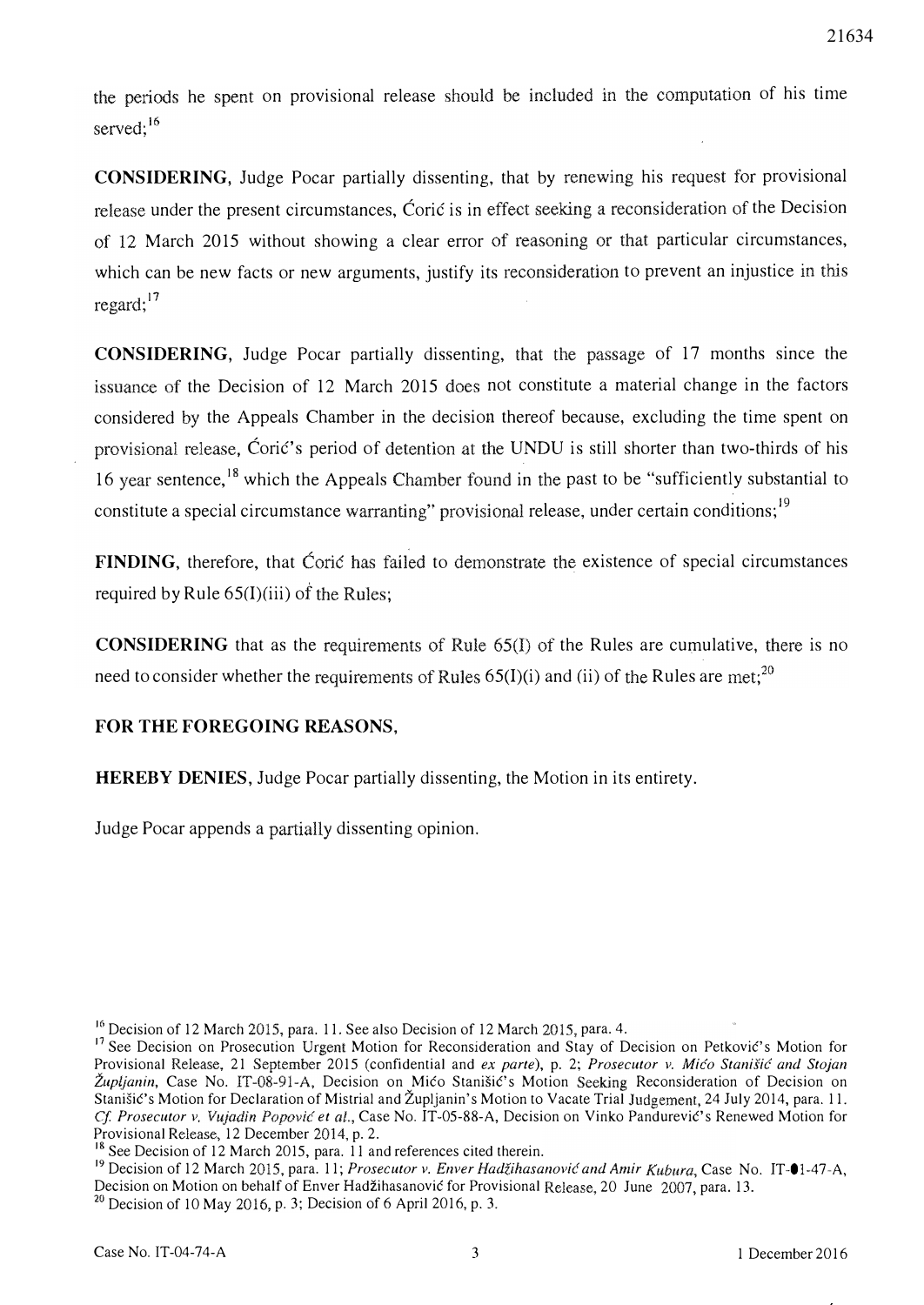Done in English and French, the English version being authoritative.

utter

Done this first day of December 2016, At The Hague, The Netherlands.

Judge Agius Presiding

[Seal of the Tribunal]

 $\ddot{\phantom{a}}$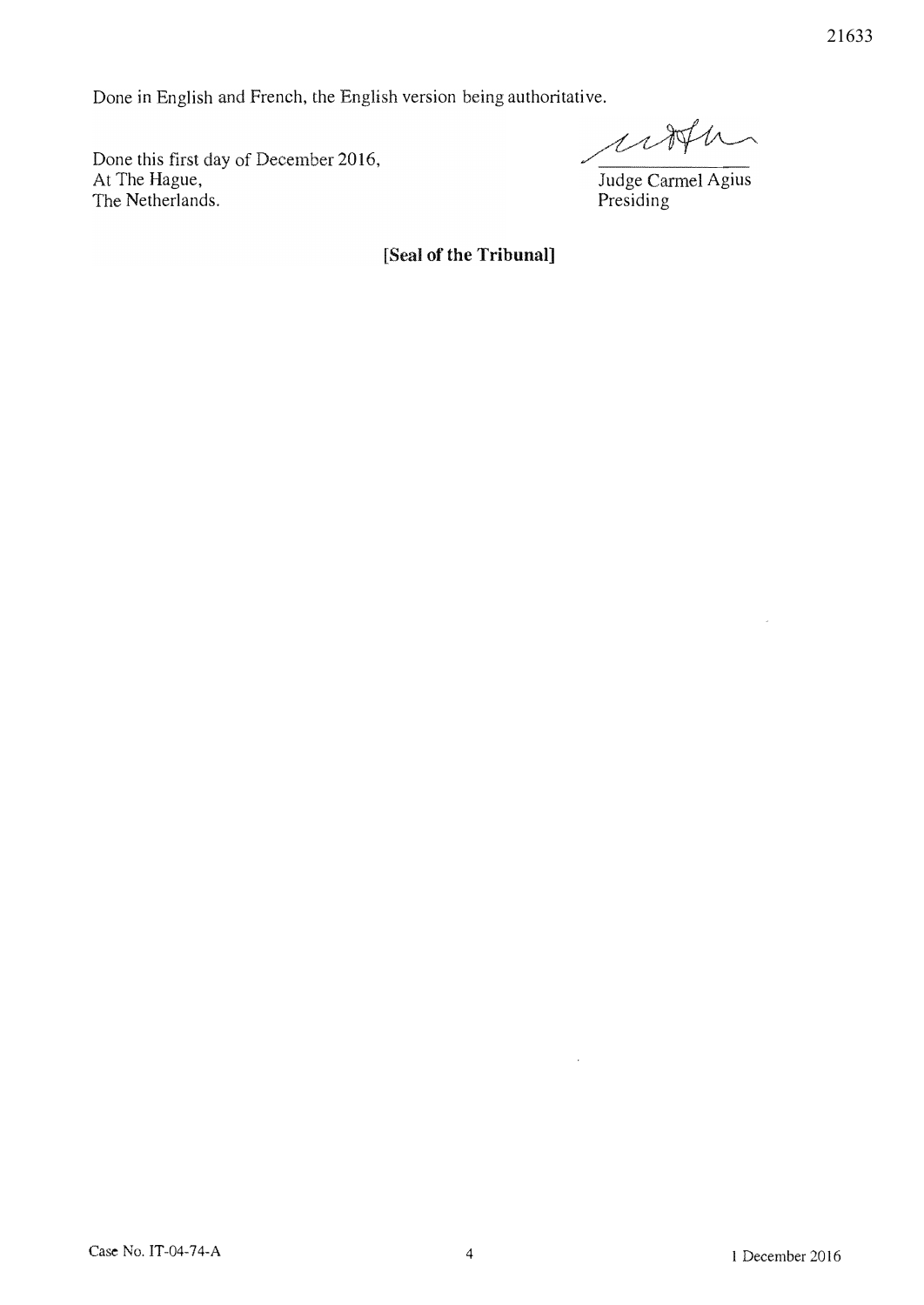# I. PARTIALLY DISSENTING OPINION OF JUDGE POCAR

1. In this decision ("Decision"), the Appeals Chamber treats "Valentin Corie's Request for Provisional Release" filed confidentially and ex parte with a confidential and ex parte annex by Valentin Ćorić ("Ćorić") on 12 May 2016 ("Motion") as a request for reconsideration of the "Decision on Valentin Ćorić's Motion Seeking Provisional Release" issued confidentially and  $ex$ parte by the Appeals Chamber on 12 March 2015 ("Decision of 12 March 2015") and denies the Motion on the basis that Coric has failed to show "a clear error of reasoning or that particular circumstances, which can be new facts or new arguments, justify its reconsideration to prevent an injustice in this regard".<sup>1</sup> For the reasons mentioned below, while I agree to deny the Motion, I dissent with the majority's decision to the extent that it treats Coric's Motion as a request for reconsideration without properly assessing Coric's arguments. I also dissent with the majority's decision to re-affirm the general ruling contained in the Decision of 12 March 2015 that any time spent on provisional release should not be included in the computation of time served in detention, despite this issue being raised on appeal by several of the co-appellants in this case.

2. In my view, and contrary to the Decision,  $2$  the majority follows an incorrect approach in interpreting Coric's Motion as a request for reconsideration of the Decision of 12 March 2015 and denying it without properly assessing Coric's arguments. In this respect, I first note that 14 months have elapsed between the Decision of 12 March 2015 and the filing of Corie's Motion, which in light of the crux of the matter at stake  $-i.e.$  whether two-thirds of the sentence imposed has been served – is an important element especially given that the Appeals Chamber never clarified the exact number of days Coric has spent at the United Nations Detention Unit ("UNDU") thus far.<sup>3</sup>

 $\dot{\mathbf{3}}$ . More importantly, the majority brushes aside Coric's new arguments, stating that he has not "show[n] a clear error of reasoning or that particular circumstances, which can be new facts or new arguments, justify its reconsideration to prevent an injustice in this regard", but in so doing fails to even mention or assess his new arguments.<sup>4</sup> I find it perplexing that the majority determines that Coric fails to present new arguments justifying reconsideration without itself assessing those arguments. In this respect, I note that, in his motion for provision release which led to the Decision

See Decision, pp. 1-4.

<sup>&</sup>lt;sup>1</sup> Decision, p. 3.

 $<sup>2</sup>$  Decision, p. 3.</sup>

<sup>&</sup>lt;sup>3</sup> With respect to this issue, I note that the Appeals Chamber never established the number of days spent at the UNDU and on provisional release, simply noting that "Coric was detained at the UNDU during the periods between 5 April 2004 and 9 September 2004 and between 24 April 2006 and 21 December 2011, except for short periods of provisional release, and that he has also been detained there since 21 May 2013", without clarifying how many days these "short periods of provisional release" amount to. See Decision of 12 March 2015, p. 5. See also Decision on Valentin Ćorić's Motion Seeking Provisional Release Until Translation of the Judgement, 19 December 2013 (confidential and ex parte), p. 3.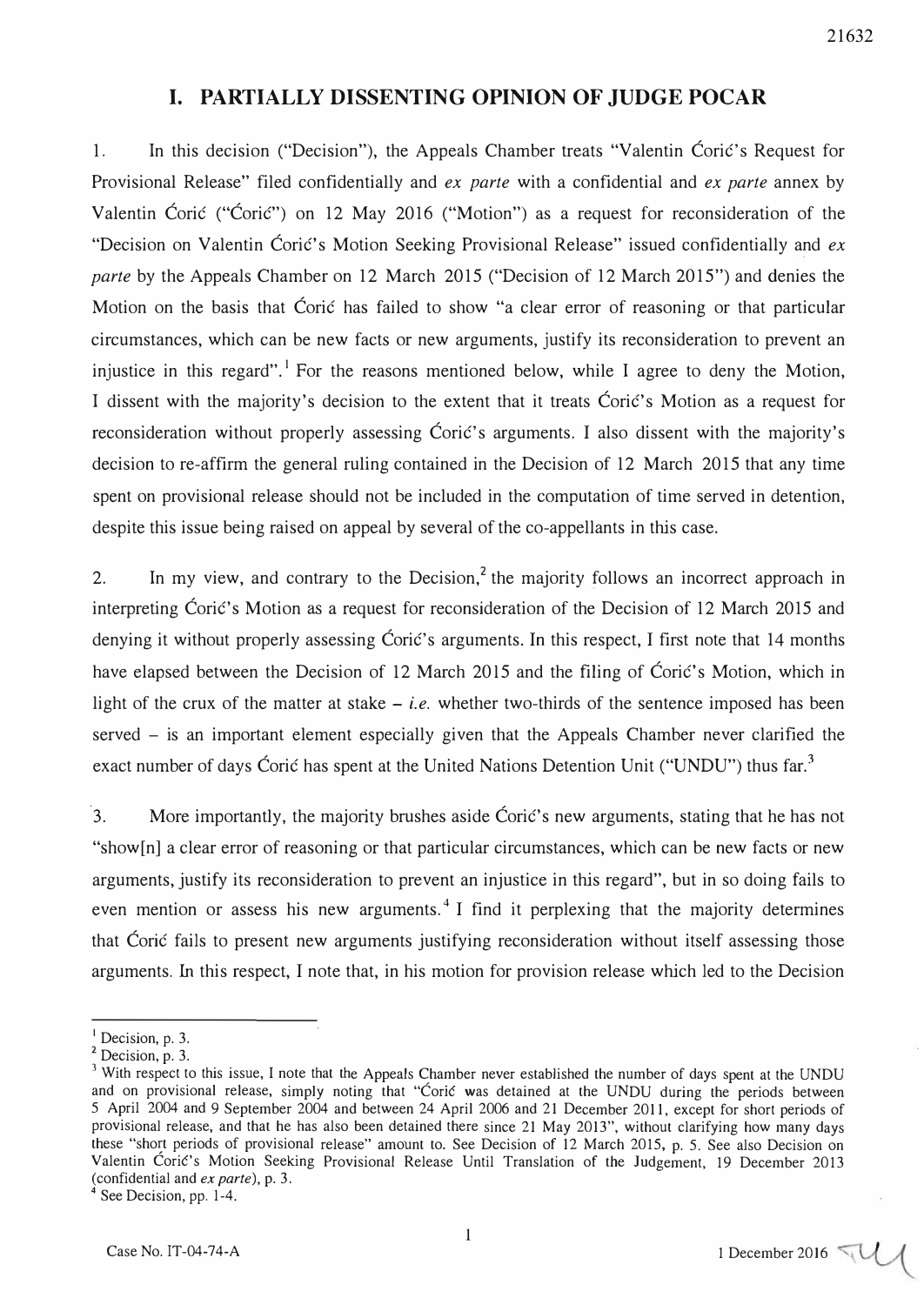of 12 March 2015, Coric simply alleged that "the restricted custodial release periods do not interrupt the computation of time spent in custody, since he was in the custody of the authorities [of the] Republic of Croatia during those periods."<sup>5</sup> However, in his current Motion, Coric advances new arguments, including that: (i) "he was in the custody of the Croatian Police during those periods [of provisional release]";<sup>6</sup> (ii) the periods of provisional release were undertaken pursuant to conditions which "were akin to detention, rather than bail or some other form of less restrictive provisional release, insofar as liberties and freedoms were abridged";<sup>7</sup> (iii) jurisprudence from the 'Tribunal and of the Special Court for Sierra Leone "support the position that provisional release under conditions akin to detention counts the same as time spent in actual detention by a convicted person":<sup>8</sup> (iv) the laws of Croatia similarly support this position:<sup>9</sup> (v) some of his provisional release periods "essentially involved house arrest, where the accused was guarded by police officials while at his home residence";  $^{10}$  and (vi) he was released for medical treatment for a substantial period of time during which he was subject to police monitoring and surveillance at the hospital, which constitutes detention.<sup>11</sup> None of these arguments are summarised or addressed in the Decision, although the majority surprisingly states that Coric has not "show[n] a clear error of reasoning or that particular circumstances, which can be new facts or new arguments, justify its reconsideration to prevent an injustice in this regard". In order to arrive to such a conclusion, the Appeals Chamber has a duty to provide a reasoned opinion as to why these arguments should be dismissed. The majority, unfortunately, fails to do so.

4. For all these reasons, I dissent with the majority's decision to the extent that it treats Coric's Motion as a request for reconsideration without properly assessing Corie's arguments.

5. In addition, I also dissent with the majority's decision to re-affirm the general ruling contained in the Decision of 12 March 2015 that any time spent on provisional release should not be included in the computation of time served in detention, despite this issue being raised on appeal not only by Coric but also by four other co-appellants in this case.<sup>12</sup> By doing so, the majority

 $<sup>5</sup>$  Valentin Coric's Request for Provisional Release, 5 December 2014, para. 21.</sup>

<sup>6</sup>Motion, para. 24.

<sup>&</sup>lt;sup>7</sup> Motion, para. 25.

<sup>&</sup>lt;sup>8</sup> Motion, para. 26.

<sup>&</sup>lt;sup>9</sup> Motion, para. 26.

<sup>&</sup>lt;sup>10</sup> Motion, para. 26.

<sup>&</sup>lt;sup>11</sup> Motion, para. 27.

<sup>&</sup>lt;sup>12</sup> Corie: Re-Filed Notice of Appeal Filed on Behalf of Mr. Valentin Corie, 23 December 2014, paras 96-98; Corrigendum to Appellant's Brief of Valentin Coric, 23 March 2016, paras 333-339; Pusic: Notice of Appeal on Behalf of Berislav Pusie, 13 March 2014, para. 37.3; Notice of Re-Filing of Redacted Appeal Brief of Berislav Pusic, 28 July 2015, paras 253-254; Stojie: Bruno StojiC's Notice of Appeal, 4 August 2014, para. 64; Notice of Filing the Corrigendum to the Public Redacted Version of Bruno Stojić's Appellant Brief, 28 July 2015, paras 434-439; Petković: Milivoj Petkovic's Notice of Appeal, 5 August 2014, para. 144; Notice of Re-Filing of Redacted Versions of Milivoj Petković Appeal Brief and Book of Authorities, 29 July 2015, paras 459-469; Prlić: Jadranko Prlić's Notice of Appeal, 5 August 2014, para. 21.3.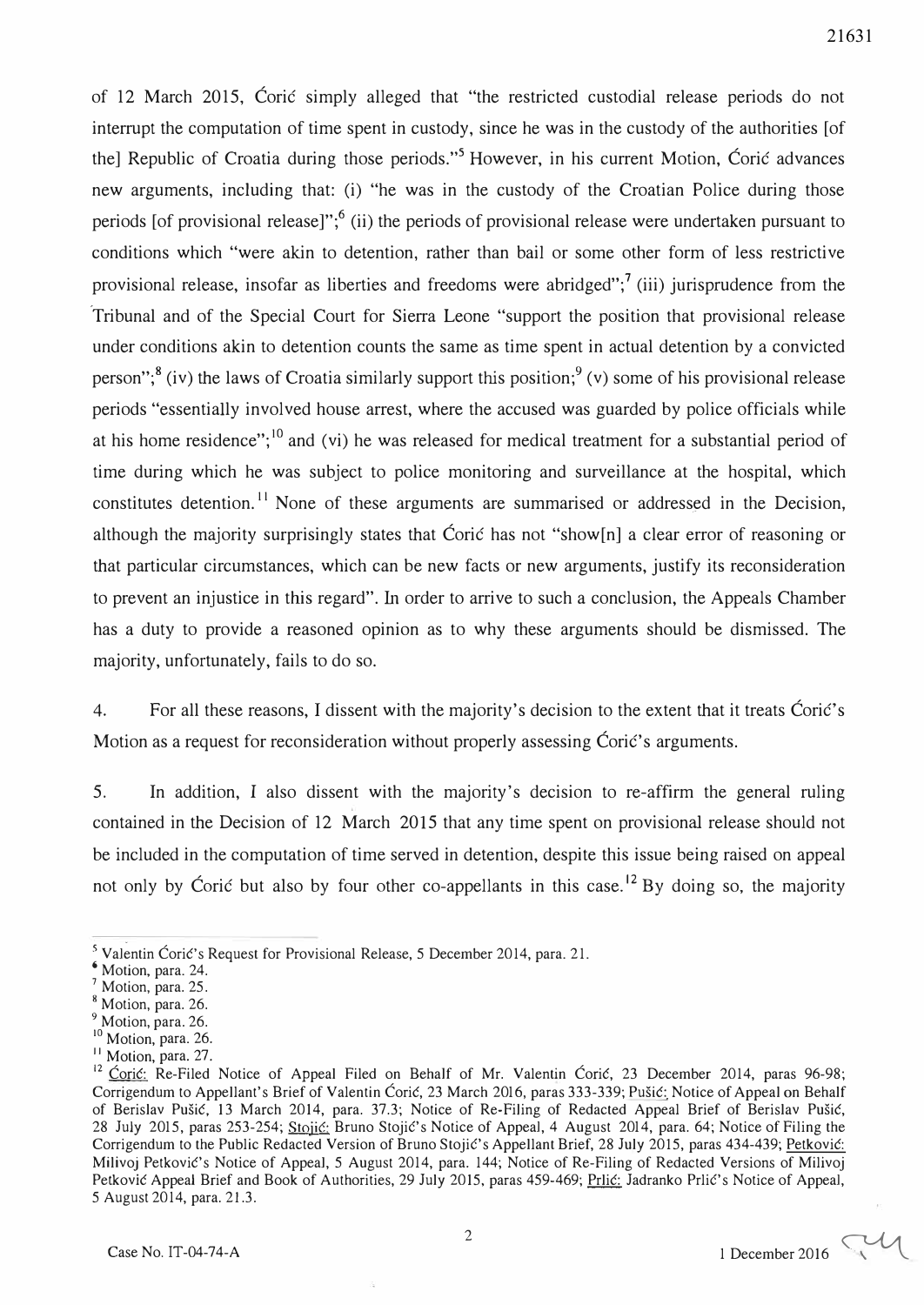decides upon an alleged error of law and fact raised by several co-appellants without assessing their arguments.

6. While I recognise that the Appeals Chamber already enounced this general ruling in its Decision of 12 March 2015, I recall that the Appeals Chamber has an inherent discretionary power to reconsider its own non-final decisions if a clear error of reasoning has been demonstrated or if it is necessary to do so in order to prevent an injustice.<sup>13</sup> In my view, Coric's Motion provides the Appeals Chamber with the opportunity to reconsider proprio motu its Decision of 12 March 2015 and to rule that the issue of whether any time spent on provisional release should be included in the computation of time served in detention will be decided in its appeal judgement, thereby giving due consideration to the submissions of all the co-appellants raising similar arguments. To do so is, in my view, necessary to prevent an injustice and is in line with the Appeals Chamber's previous approach when confronted with a similar request concerning Pušić's time spent in detention<sup>14</sup> as well as with its jurisprudence that "a request for provisional release is not the appropriate forum to argue the substance of the appeal."<sup>15</sup>

7. In light of the above, I dissent with the majority decision. That being said, I would also deny the Motion because, regardless of whether or not Ćorić has already served two-thirds of his sentence, "the ultimate decision of whether or not to grant provisional release is subject to the

<sup>&</sup>lt;sup>13</sup> See, e.g., Prosecutor v. Momčilo Krajišnik, Case No. IT-00-39-A, Decision on "Motion by Momcilo Krajisnik for Reconsideration of the Appellate Chamber's Decision of September 11, 2007", 27 September 2007, p. 1; Juvénal Kajelijeli v. The Prosecutor, Case No. ICTR-98-44A-A, Judgement, 23 May 2005, para. 203; Ferdinand Nahimana et al. v. The Prosecutor, Case No. ICTR-99-52-A, Decision on Jean-Bosco Barayagwiza's Request for Reconsideration of Appeals Chamber Decision of 19 January 2005, 4 February 2005, p. 2. In this respect, I note that the standard for reconsideration does not require - as erroneously enunciated in the Decision - that the party seeking reconsideration bears the burden of proof, since a decision to reconsider its own non-final decision may also be adopted *proprio motu* by the Appeals Chamber. See also Dissenting Opinion of Judge Pocar, 21 September 2015 ("Dissenting Opinion of 21 September 2015"), para. 2, appended to Decision on Prosecution Urgent Motion for Reconsideration and Stay of Decision on Petković's Motion for Provisional Release, 21 September 2015 (confidential and ex parte); Corrigendum to Decision on Prosecution Urgent Motion for Reconsideration and Stay of Decision on Petkovic's Motion for Provisional Release, 22 September 2015 (confidential and ex parte).

<sup>&</sup>lt;sup>14</sup> Decision on Deputy Registrar's Rule 33(B) Submission and Prosecution's Motion for Leave to File a Submission Regardjng Calculation of Time Served by Berislav Pusic, 17 April 2014 (confidential), pp. 1-2.

<sup>&</sup>lt;sup>15</sup> The Prosecutor v. Théoneste Bagosora et al., Case No. ICTR-98-41-A, Decision on Aloys Ntabakuze's Motions for Provisional Release and Leave to File Corrigendum, 2 September 2009, para. 22 ("The Appeals Chamber first emphasizes that a request for provisional release is not the appropriate forum to argue the substance of the appeal. The Appeals Chamber will determine the issues raised in the appeal in its judgement at the conclusion of the appeal proceedings. At this stage, the outcome of Ntabakuze's appeal cannot be foreseen and thus the merits of the case cannot amount to factors that could be taken into account in determining whether provisional release should be granted. Ntabakuze's reliance on arguments from his Appeal Brief therefore constitutes an improper basis for his application for provisional release.") (internal references omitted). See also Prosecutor v. Mićo Stanišić and Stojan Župljanin, Case No. 1T-08-91-A, Decision on Motion on Behalf of Mico Stanisic Seeking Provisional Release, 19 December 2013, paras 18-19; Prosecutor v. Stanislav Galić, Case No. IT-98-29-A, Decision on Second Defence Request for Provisional Release of Stanislav Galic, 31 October 2005 ("Galic Decision of 31 October 2005"), para. 16 ("the outcome of the appeal is unforeseeable and thus is not a factor that can be relied upon in determining whether provisional release should be granted."); Prosecutor v. Dario Kordić and Mario Čerkez, Case No. IT-95-14/2-A, Decision on Mario Čerkez's Request for Provisional Release, 12 December 2003 ("Kordic and Čerkez Decision of 12 December 2003"), para. 8 ("The outcome of the case is unforeseeable, and thus is not a factor that can be relied upon in determining whether provisional release should be granted.").